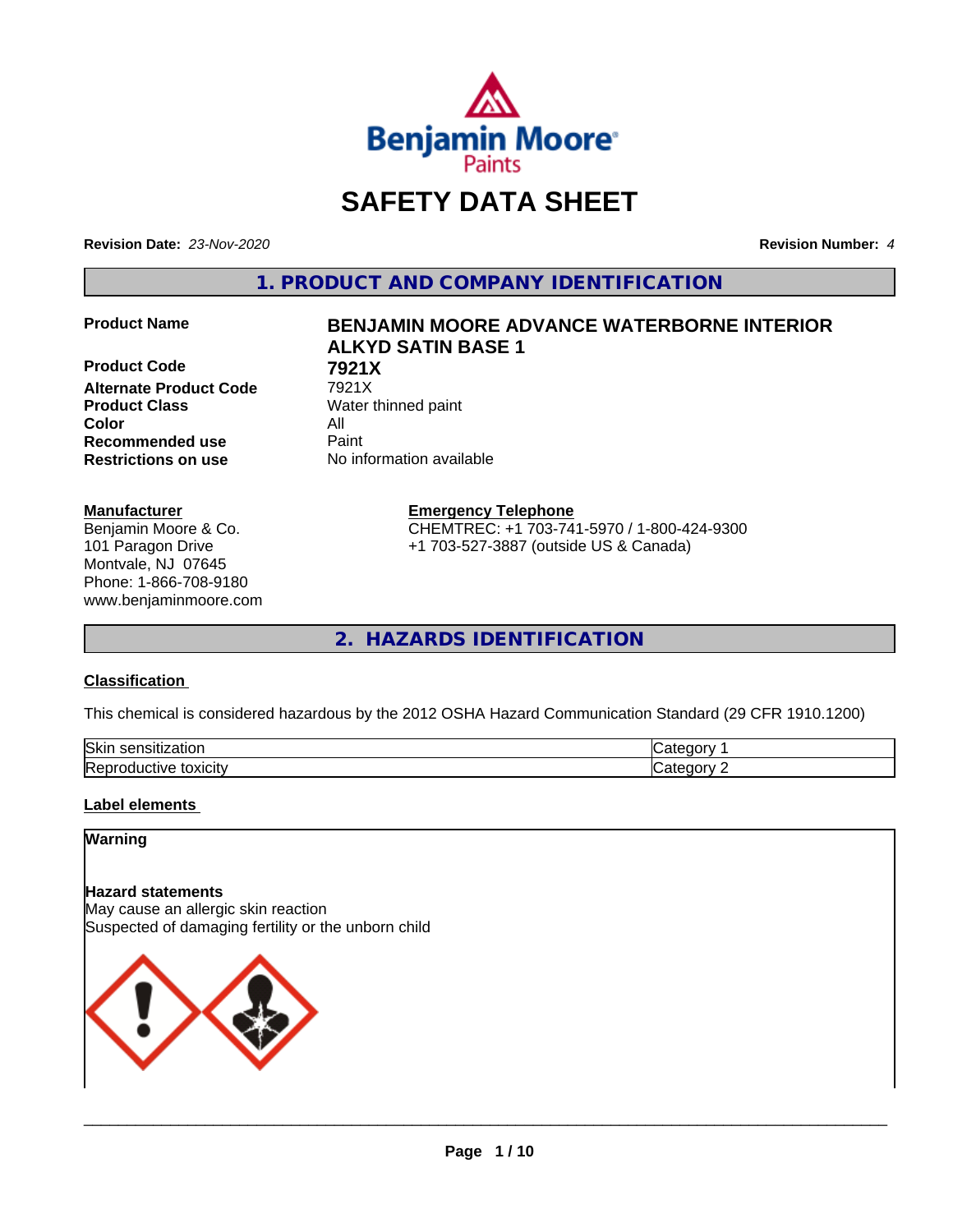**Appearance** liquid **Odor 11** and **Odor 11** and **Odor 11** and **Odor 11** and **Odor** 11 and **Odor** 11 and **Odor** 11 and **Odor** 11 and **Odor** 11 and **Odor** 11 and **Odor** 11 and **Odor** 11 and **Odor** 11 and **Odor** 11 and **Odor** 

#### **Precautionary Statements - Prevention**

Obtain special instructions before use Do not handle until all safety precautions have been read and understood Use personal protective equipment as required Avoid breathing dust/fume/gas/mist/vapors/spray Contaminated work clothing should not be allowed out of the workplace Wear protective gloves

#### **Precautionary Statements - Response**

IF exposed or concerned: Get medical advice/attention **Skin** IF ON SKIN: Wash with plenty of soap and water If skin irritation or rash occurs: Get medical advice/attention

Wash contaminated clothing before reuse

#### **Precautionary Statements - Storage**

Store locked up

#### **Precautionary Statements - Disposal**

Dispose of contents/container to an approved waste disposal plant

#### **Hazards not otherwise classified (HNOC)**

Not applicable

#### **Other information**

No information available

 **WARNING:** This product contains isothiazolinone compounds at levels of <0.1%. These substances are biocides commonly found in most paints and a variety of personal care products as a preservative. Certain individuals may be sensitive or allergic to these substances, even at low levels.

# **3. COMPOSITION INFORMATION ON COMPONENTS**

| Chemical name                           | CAS No.    | Weight-%  |
|-----------------------------------------|------------|-----------|
| Titanium dioxide                        | 13463-67-7 | $20 - 25$ |
| Silica amorphous                        | 7631-86-9  | - 5       |
| Trimethylolpropane                      | 77-99-6    | 0.1 - 0.5 |
| Tetramethyl-5-decyne-4,7-diol, 2,4,7,9- | 126-86-3   | 0.1 - 0.5 |

# **4. FIRST AID MEASURES**

| <b>General Advice</b> | No hazards which require special first aid measures.                                                                                                         |
|-----------------------|--------------------------------------------------------------------------------------------------------------------------------------------------------------|
| <b>Eye Contact</b>    | Rinse thoroughly with plenty of water for at least 15 minutes and consult a<br>physician.                                                                    |
| <b>Skin Contact</b>   | Wash off immediately with soap and plenty of water while removing all<br>contaminated clothes and shoes. If skin irritation persists, call a physician. Wash |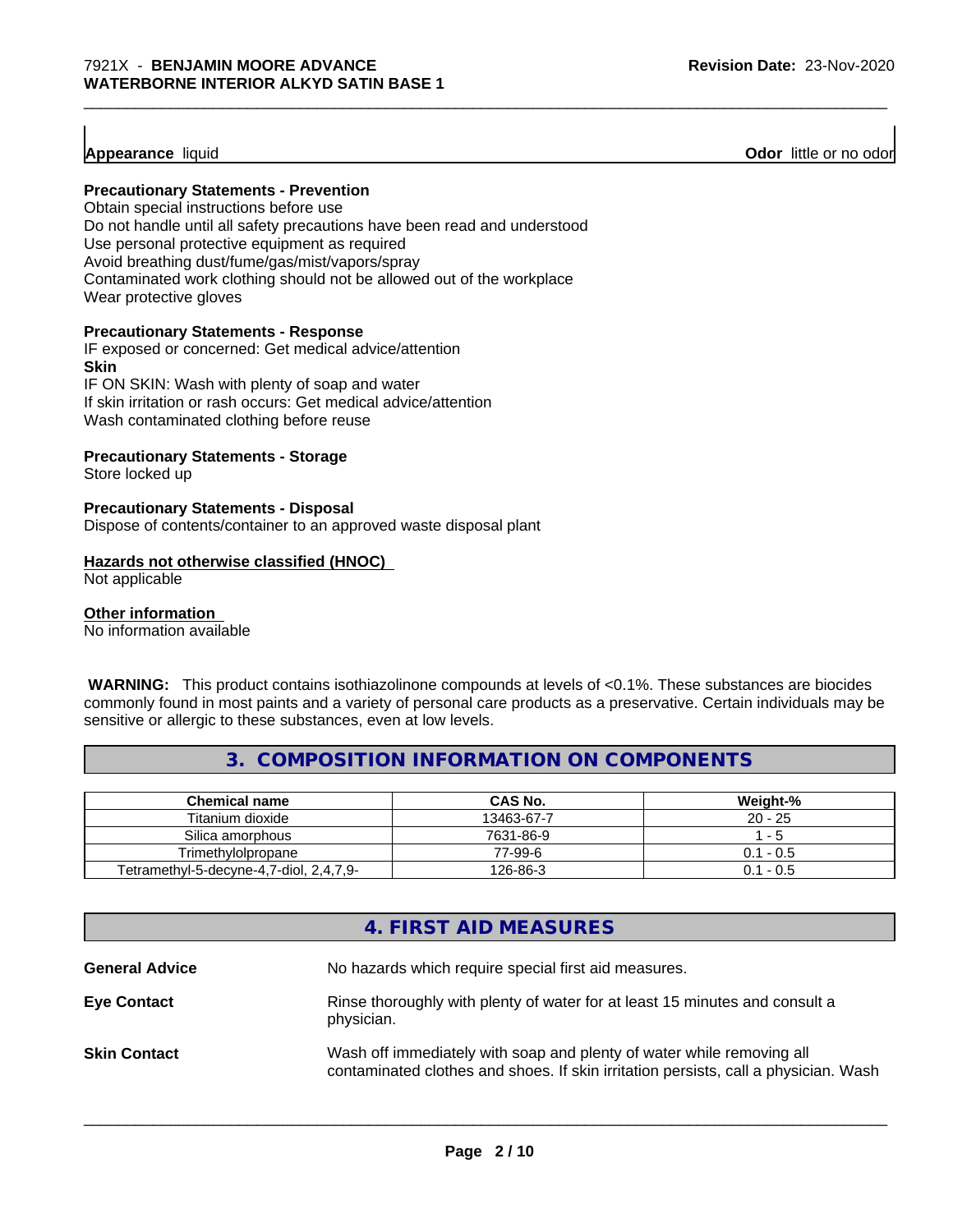|                                                  | clothing before reuse. Destroy contaminated articles such as shoes.                               |
|--------------------------------------------------|---------------------------------------------------------------------------------------------------|
| <b>Inhalation</b>                                | Move to fresh air. If symptoms persist, call a physician.                                         |
| Ingestion                                        | Clean mouth with water and afterwards drink plenty of water. Consult a physician<br>if necessary. |
| <b>Most Important</b><br><b>Symptoms/Effects</b> | May cause allergic skin reaction.                                                                 |
| <b>Notes To Physician</b>                        | Treat symptomatically.                                                                            |

\_\_\_\_\_\_\_\_\_\_\_\_\_\_\_\_\_\_\_\_\_\_\_\_\_\_\_\_\_\_\_\_\_\_\_\_\_\_\_\_\_\_\_\_\_\_\_\_\_\_\_\_\_\_\_\_\_\_\_\_\_\_\_\_\_\_\_\_\_\_\_\_\_\_\_\_\_\_\_\_\_\_\_\_\_\_\_\_\_\_\_\_\_

**5. FIRE-FIGHTING MEASURES**

| <b>Suitable Extinguishing Media</b>                                              | Use extinguishing measures that are appropriate to local<br>circumstances and the surrounding environment.                                   |
|----------------------------------------------------------------------------------|----------------------------------------------------------------------------------------------------------------------------------------------|
| Protective equipment and precautions for firefighters                            | As in any fire, wear self-contained breathing apparatus<br>pressure-demand, MSHA/NIOSH (approved or equivalent)<br>and full protective gear. |
| <b>Specific Hazards Arising From The Chemical</b>                                | Closed containers may rupture if exposed to fire or<br>extreme heat.                                                                         |
| Sensitivity to mechanical impact                                                 | No.                                                                                                                                          |
| Sensitivity to static discharge                                                  | No                                                                                                                                           |
| <b>Flash Point Data</b><br>Flash point (°F)<br>Flash Point (°C)<br><b>Method</b> | Not applicable<br>Not applicable<br>Not applicable                                                                                           |
| <b>Flammability Limits In Air</b>                                                |                                                                                                                                              |
| Lower flammability limit:<br><b>Upper flammability limit:</b>                    | Not applicable<br>Not applicable                                                                                                             |
| Health: 2<br>Flammability: 0<br><b>NFPA</b>                                      | <b>Instability: 0</b><br><b>Special: Not Applicable</b>                                                                                      |
| <b>NFPA Legend</b><br>0 - Not Hazardous                                          |                                                                                                                                              |

- 1 Slightly
- 2 Moderate
- 3 High
- 4 Severe

*The ratings assigned are only suggested ratings, the contractor/employer has ultimate responsibilities for NFPA ratings where this system is used.*

*Additional information regarding the NFPA rating system is available from the National Fire Protection Agency (NFPA) at www.nfpa.org.*

# **6. ACCIDENTAL RELEASE MEASURES**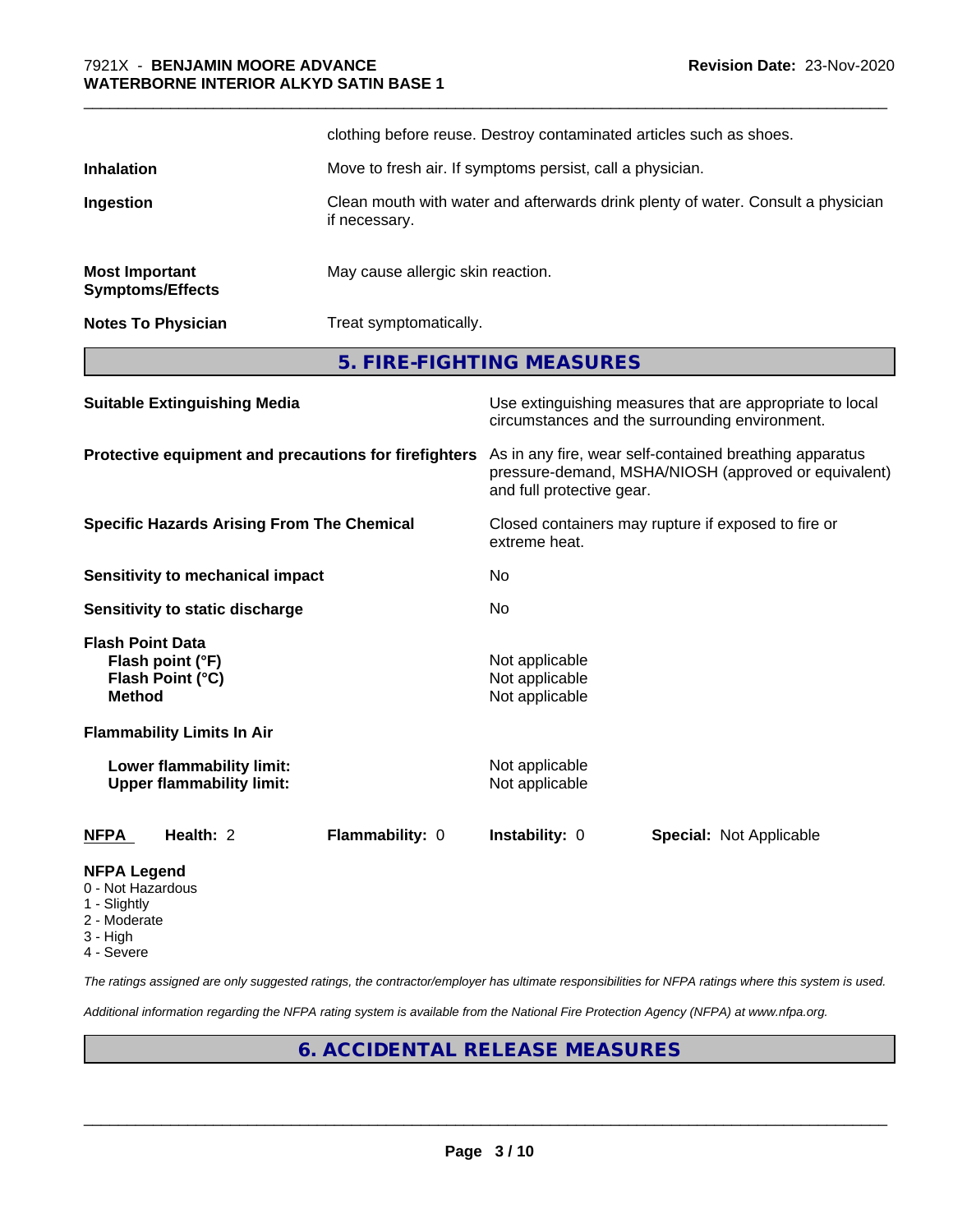#### \_\_\_\_\_\_\_\_\_\_\_\_\_\_\_\_\_\_\_\_\_\_\_\_\_\_\_\_\_\_\_\_\_\_\_\_\_\_\_\_\_\_\_\_\_\_\_\_\_\_\_\_\_\_\_\_\_\_\_\_\_\_\_\_\_\_\_\_\_\_\_\_\_\_\_\_\_\_\_\_\_\_\_\_\_\_\_\_\_\_\_\_\_ 7921X - **BENJAMIN MOORE ADVANCE WATERBORNE INTERIOR ALKYD SATIN BASE 1**

| <b>Personal Precautions</b>      | Avoid contact with skin, eyes and clothing. Ensure adequate ventilation.                                                                                                         |  |  |
|----------------------------------|----------------------------------------------------------------------------------------------------------------------------------------------------------------------------------|--|--|
| <b>Other Information</b>         | Prevent further leakage or spillage if safe to do so.                                                                                                                            |  |  |
| <b>Environmental precautions</b> | See Section 12 for additional Ecological Information.                                                                                                                            |  |  |
| <b>Methods for Cleaning Up</b>   | Soak up with inert absorbent material. Sweep up and shovel into suitable<br>containers for disposal.                                                                             |  |  |
|                                  | 7. HANDLING AND STORAGE                                                                                                                                                          |  |  |
| <b>Handling</b>                  | Avoid contact with skin, eyes and clothing. Avoid breathing vapors, spray mists or<br>sanding dust. In case of insufficient ventilation, wear suitable respiratory<br>equipment. |  |  |
| <b>Storage</b>                   | Keep container tightly closed. Keep out of the reach of children.                                                                                                                |  |  |
| <b>Incompatible Materials</b>    | No information available                                                                                                                                                         |  |  |

# **8. EXPOSURE CONTROLS/PERSONAL PROTECTION**

#### **Exposure Limits**

| <b>Chemical name</b> | <b>ACGIH TLV</b>         | <b>OSHA PEL</b>                 |
|----------------------|--------------------------|---------------------------------|
| Titanium dioxide     | TWA: $10 \text{ mg/m}^3$ | <b>TWA</b><br>15 mg/m $3 \cdot$ |
| Silica amorphous     | N/E                      | TWA<br>20 mppcf                 |

#### **Legend**

ACGIH - American Conference of Governmental Industrial Hygienists Exposure Limits OSHA - Occupational Safety & Health Administration Exposure Limits N/E - Not Established

| <b>Engineering Measures</b>          | Ensure adequate ventilation, especially in confined areas.                                                                          |
|--------------------------------------|-------------------------------------------------------------------------------------------------------------------------------------|
| <b>Personal Protective Equipment</b> |                                                                                                                                     |
| <b>Eye/Face Protection</b>           | Safety glasses with side-shields.                                                                                                   |
| <b>Skin Protection</b>               | Protective gloves and impervious clothing.                                                                                          |
| <b>Respiratory Protection</b>        | In case of insufficient ventilation wear suitable respiratory equipment.                                                            |
| <b>Hygiene Measures</b>              | Avoid contact with skin, eyes and clothing. Remove and wash contaminated<br>clothing before re-use. Wash thoroughly after handling. |

## **9. PHYSICAL AND CHEMICAL PROPERTIES**

**Appearance** liquid **Odor** little or no odor **Density (lbs/gal)** 10.8 - 10.9<br> **Specific Gravity** 1.30 - 1.32 **Specific Gravity** 

**Odor Threshold No information available** No information available **pH**<br>
Viscosity (cps) The Contract of Contract Contract Contract Contract Contract Contract Contract Contract Contra<br>
No information available **Viscosity (cps)** No information available **Solubility(ies)** No information available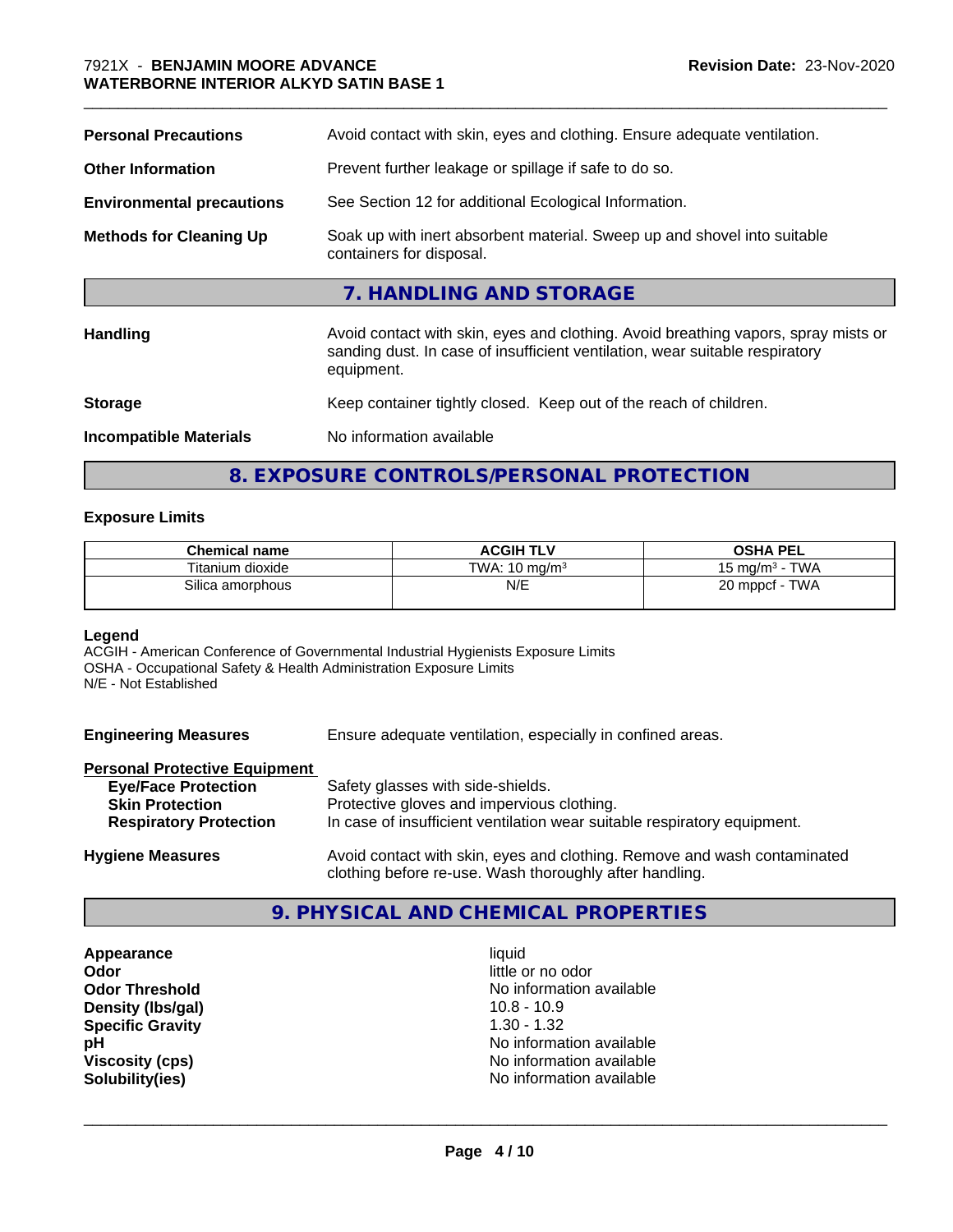**Water solubility**<br> **Evaporation Rate**<br> **Evaporation Rate**<br> **Evaporation Rate Vapor pressure** No information available **Vapor density**<br> **We Solids**<br>
We Solids
2019<br>
We Note that the Solid A5 - 55 **Wt. % Solids** 45 - 55<br> **Vol. % Solids** 30 - 40 **Vol. % Solids Wt. % Volatiles** 45 - 55 **Vol. % Volatiles** 60 - 70 **VOC Regulatory Limit (g/L)** < 50 **Boiling Point (°F)** 212 **Boiling Point (°C)** 100 **Freezing point (°F)** 32 **Freezing Point (°C)** 0<br> **Flash point (°F)** 0<br>
Not applicable **Flash point (°F) Flash Point (°C)** Not applicable **Method**<br> **Flammability (solid, gas)**<br> **Example 2018** Not applicable **Flammability** (solid, gas) **Upper flammability limit:** Not applicable **Lower flammability limit:**<br> **Autoignition Temperature (°F)** Not applicable Not applicable available **Autoignition Temperature (°F) Autoignition Temperature (°C)** No information available **Decomposition Temperature (°F)** No information available **Decomposition Temperature (°C)** No information available **Partition coefficient** No information available

**Evaporation Rate** No information available

\_\_\_\_\_\_\_\_\_\_\_\_\_\_\_\_\_\_\_\_\_\_\_\_\_\_\_\_\_\_\_\_\_\_\_\_\_\_\_\_\_\_\_\_\_\_\_\_\_\_\_\_\_\_\_\_\_\_\_\_\_\_\_\_\_\_\_\_\_\_\_\_\_\_\_\_\_\_\_\_\_\_\_\_\_\_\_\_\_\_\_\_\_

# **10. STABILITY AND REACTIVITY**

| <b>Reactivity</b>                       | Not Applicable                           |
|-----------------------------------------|------------------------------------------|
| <b>Chemical Stability</b>               | Stable under normal conditions.          |
| <b>Conditions to avoid</b>              | Prevent from freezing.                   |
| <b>Incompatible Materials</b>           | No materials to be especially mentioned. |
| <b>Hazardous Decomposition Products</b> | None under normal use.                   |
| Possibility of hazardous reactions      | None under normal conditions of use.     |

**11. TOXICOLOGICAL INFORMATION**

#### **Product Information**

#### **Information on likely routes of exposure**

**Principal Routes of Exposure** Eye contact, skin contact and inhalation.

**Acute Toxicity** 

**Product Information** No information available

#### **Symptoms related to the physical,chemical and toxicological characteristics**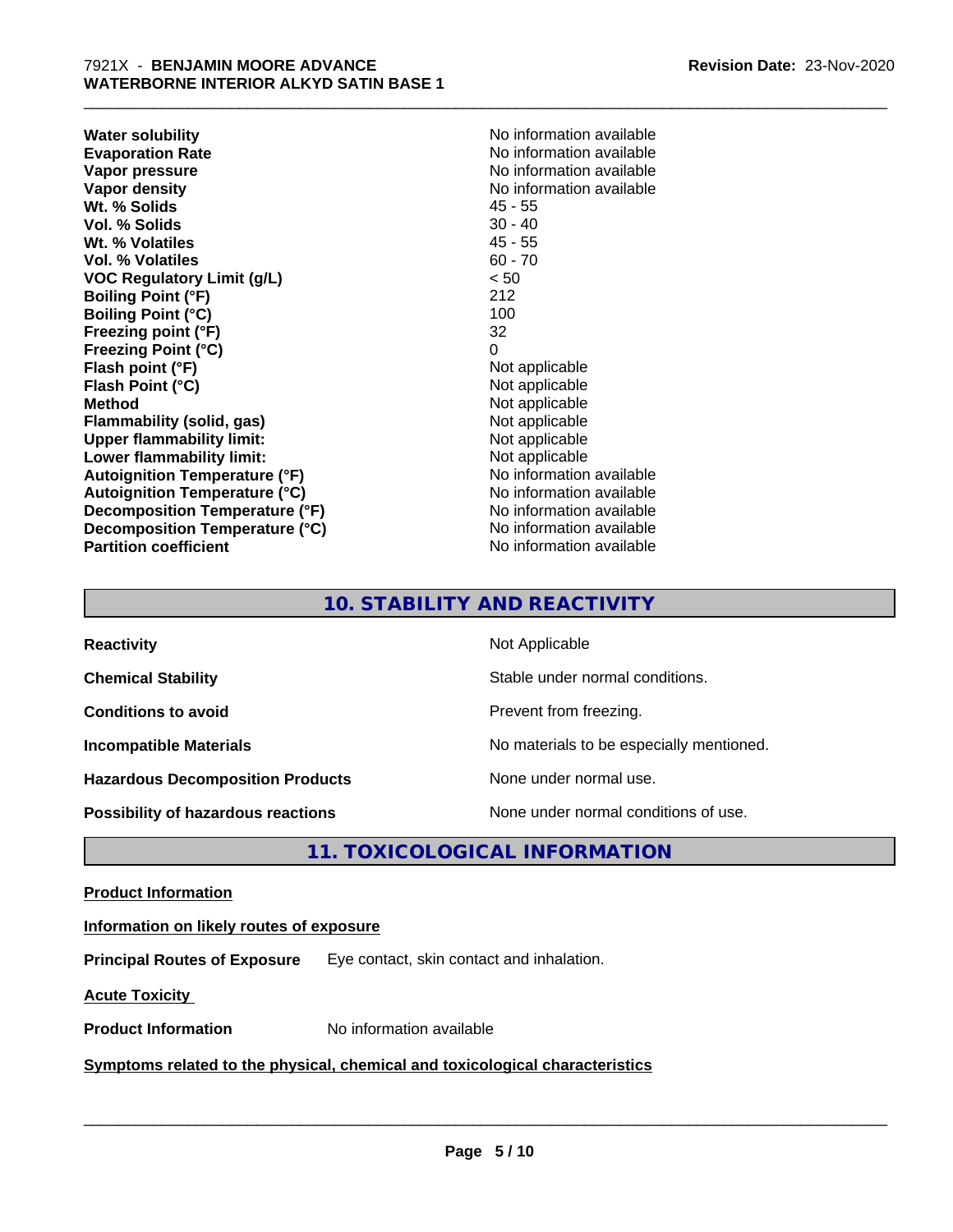**Symptoms** No information available

#### **Delayed and immediate effects as well as chronic effects from short and long-term exposure**

#### **Numerical measures of toxicity**

#### **The following values are calculated based on chapter 3.1 of the GHS document**

| ATEmix (oral)          | 38113 mg/kg  |
|------------------------|--------------|
| <b>ATEmix (dermal)</b> | 160545 mg/kg |

#### **Component Information**

| Chemical name                                            | Oral LD50                                      | Dermal LD50             | <b>Inhalation LC50</b>   |
|----------------------------------------------------------|------------------------------------------------|-------------------------|--------------------------|
| Titanium dioxide<br>13463-67-7                           | $> 10000$ mg/kg (Rat)                          |                         | $\overline{\phantom{0}}$ |
| Silica amorphous<br>7631-86-9                            | $= 7900$ mg/kg (Rat)                           | > 2000 mg/kg (Rabbit)   | $> 2.2$ mg/L (Rat) 1 h   |
| Trimethylolpropane<br>77-99-6                            | $= 14100$ mg/kg (Rat)<br>$= 14000$ mg/kg (Rat) |                         | $> 0.29$ mg/L (Rat) 4 h  |
| Tetramethyl-5-decyne-4,7-diol,<br>$2,4,7,9-$<br>126-86-3 | > 500 mg/kg (Rat)                              | $> 1000$ mg/kg (Rabbit) | $>$ 20 mg/L (Rat) 1 h    |

#### **Chronic Toxicity**

#### **Carcinogenicity**

*The information below indicateswhether each agency has listed any ingredient as a carcinogen:.*

| <b>Chemical name</b>        | <b>IARC</b>                      | <b>NTP</b> | ດເ⊔∧<br>UJNA |
|-----------------------------|----------------------------------|------------|--------------|
|                             | . .<br>2B<br>Possible<br>: Human |            | Listed       |
| . dioxide<br><b>itanium</b> | Carcinogen                       |            |              |

• Although IARC has classified titanium dioxide as possibly carcinogenic to humans (2B), their summary concludes: "No significant exposure to titanium dioxide is thought to occur during the use of products in which titanium dioxide is bound to other materials, such as paint."

#### **Legend**

IARC - International Agency for Research on Cancer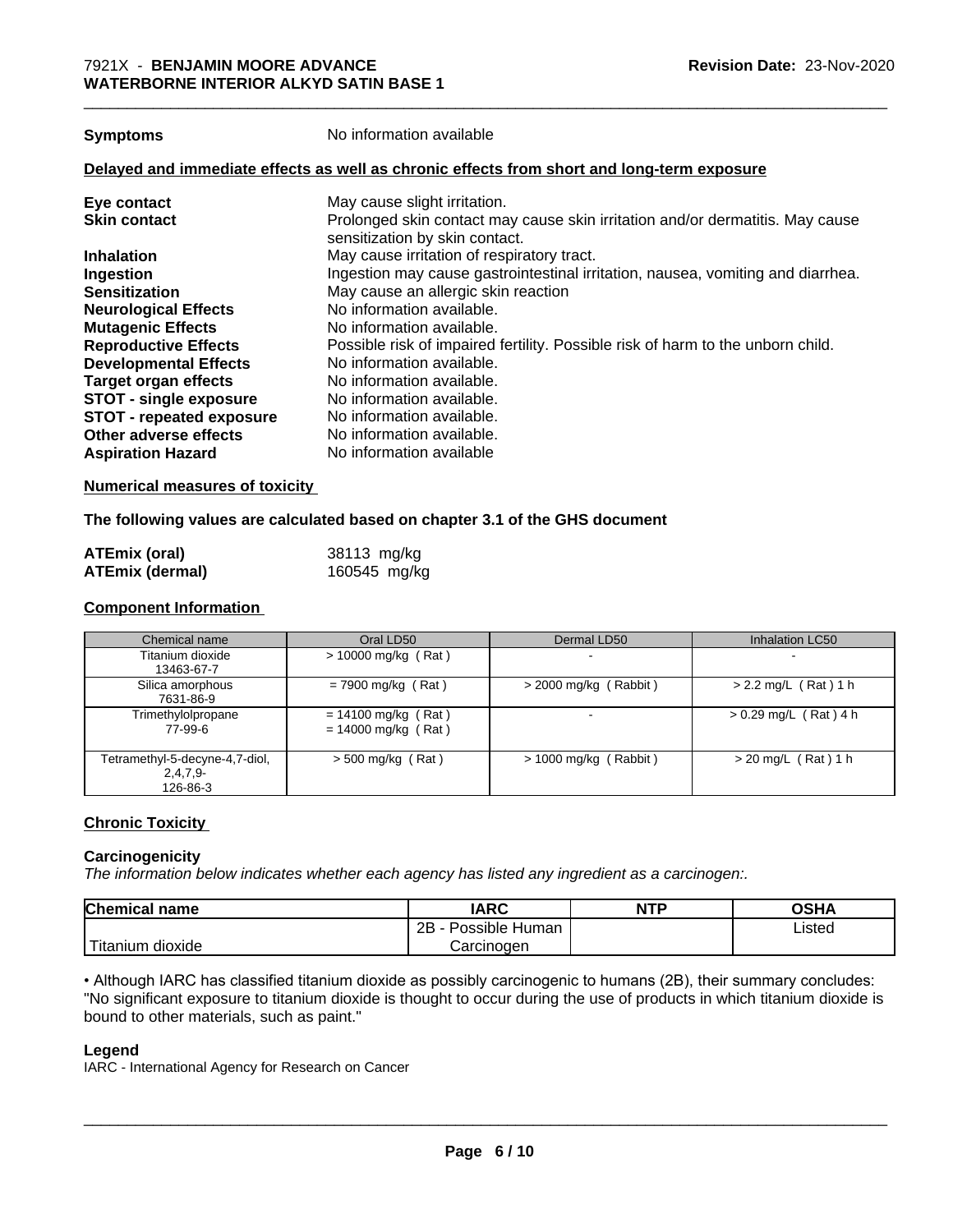NTP - National Toxicity Program OSHA - Occupational Safety & Health Administration

**12. ECOLOGICAL INFORMATION**

\_\_\_\_\_\_\_\_\_\_\_\_\_\_\_\_\_\_\_\_\_\_\_\_\_\_\_\_\_\_\_\_\_\_\_\_\_\_\_\_\_\_\_\_\_\_\_\_\_\_\_\_\_\_\_\_\_\_\_\_\_\_\_\_\_\_\_\_\_\_\_\_\_\_\_\_\_\_\_\_\_\_\_\_\_\_\_\_\_\_\_\_\_

### **Ecotoxicity Effects**

The environmental impact of this product has not been fully investigated.

#### **Product Information**

#### **Acute Toxicity to Fish**

No information available

#### **Acute Toxicity to Aquatic Invertebrates**

No information available

# **Acute Toxicity to Aquatic Plants**

No information available

#### **Persistence / Degradability**

No information available.

#### **Bioaccumulation**

No information available.

#### **Mobility in Environmental Media**

No information available.

#### **Ozone**

No information available

#### **Component Information**

#### **Acute Toxicity to Fish**

Titanium dioxide  $LC50:$  > 1000 mg/L (Fathead Minnow - 96 hr.) Tetramethyl-5-decyne-4,7-diol, 2,4,7,9- LC50: 42 mg/L (Carp (Cyprinus carpio) - 24 hr.)

#### **Acute Toxicity to Aquatic Invertebrates**

Tetramethyl-5-decyne-4,7-diol, 2,4,7,9- LC50: 91 mg/L (Daphnia magna - 48 hr.)

#### **Acute Toxicity to Aquatic Plants**

Tetramethyl-5-decyne-4,7-diol, 2,4,7,9- EC50: 82 mg/L (Algae (Selenastrum capricornutum) - 72 hrs.)

# **13. DISPOSAL CONSIDERATIONS**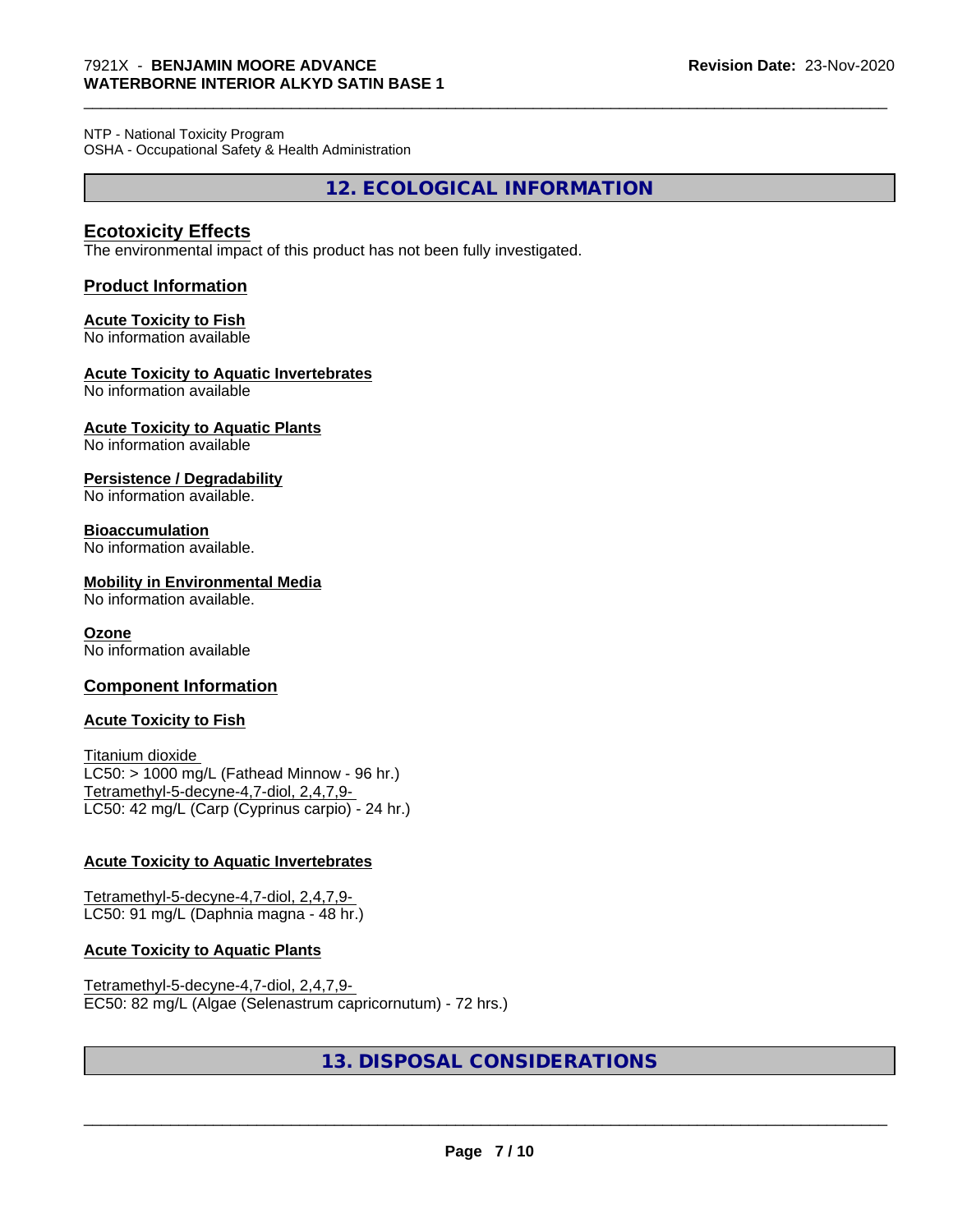| <b>Waste Disposal Method</b> | Dispose of in accordance with federal, state, and local regulations. Local<br>requirements may vary, consult your sanitation department or state-designated<br>environmental protection agency for more disposal options. |  |  |
|------------------------------|---------------------------------------------------------------------------------------------------------------------------------------------------------------------------------------------------------------------------|--|--|
|                              | <b>14. TRANSPORT INFORMATION</b>                                                                                                                                                                                          |  |  |
| <b>DOT</b>                   | Not regulated                                                                                                                                                                                                             |  |  |
| <b>ICAO/IATA</b>             | Not regulated                                                                                                                                                                                                             |  |  |
| <b>IMDG/IMO</b>              | Not regulated                                                                                                                                                                                                             |  |  |
|                              | <b>15. REGULATORY INFORMATION</b>                                                                                                                                                                                         |  |  |

\_\_\_\_\_\_\_\_\_\_\_\_\_\_\_\_\_\_\_\_\_\_\_\_\_\_\_\_\_\_\_\_\_\_\_\_\_\_\_\_\_\_\_\_\_\_\_\_\_\_\_\_\_\_\_\_\_\_\_\_\_\_\_\_\_\_\_\_\_\_\_\_\_\_\_\_\_\_\_\_\_\_\_\_\_\_\_\_\_\_\_\_\_

#### **International Inventories**

| <b>TSCA: United States</b> | Yes - All components are listed or exempt. |
|----------------------------|--------------------------------------------|
| <b>DSL: Canada</b>         | No - Not all of the components are listed. |
|                            | One or more component is listed on NDSL.   |

#### **Federal Regulations**

#### **SARA 311/312 hazardous categorization**

| Acute health hazard               | Yes |
|-----------------------------------|-----|
| Chronic Health Hazard             | Yes |
| Fire hazard                       | N٥  |
| Sudden release of pressure hazard | Nο  |
| Reactive Hazard                   | N٥  |

#### **SARA 313**

Section 313 of Title III of the Superfund Amendments and Reauthorization Act of 1986 (SARA). This product contains a chemical or chemicals which are subject to the reporting requirements of the Act and Title 40 of the Code of Federal Regulations, Part 372:

*None*

### **Clean Air Act,Section 112 Hazardous Air Pollutants (HAPs) (see 40 CFR 61)**

This product contains the following HAPs:

*None*

### **US State Regulations**

## **California Proposition 65**

**A** WARNING: Cancer and Reproductive Harm– www.P65warnings.ca.gov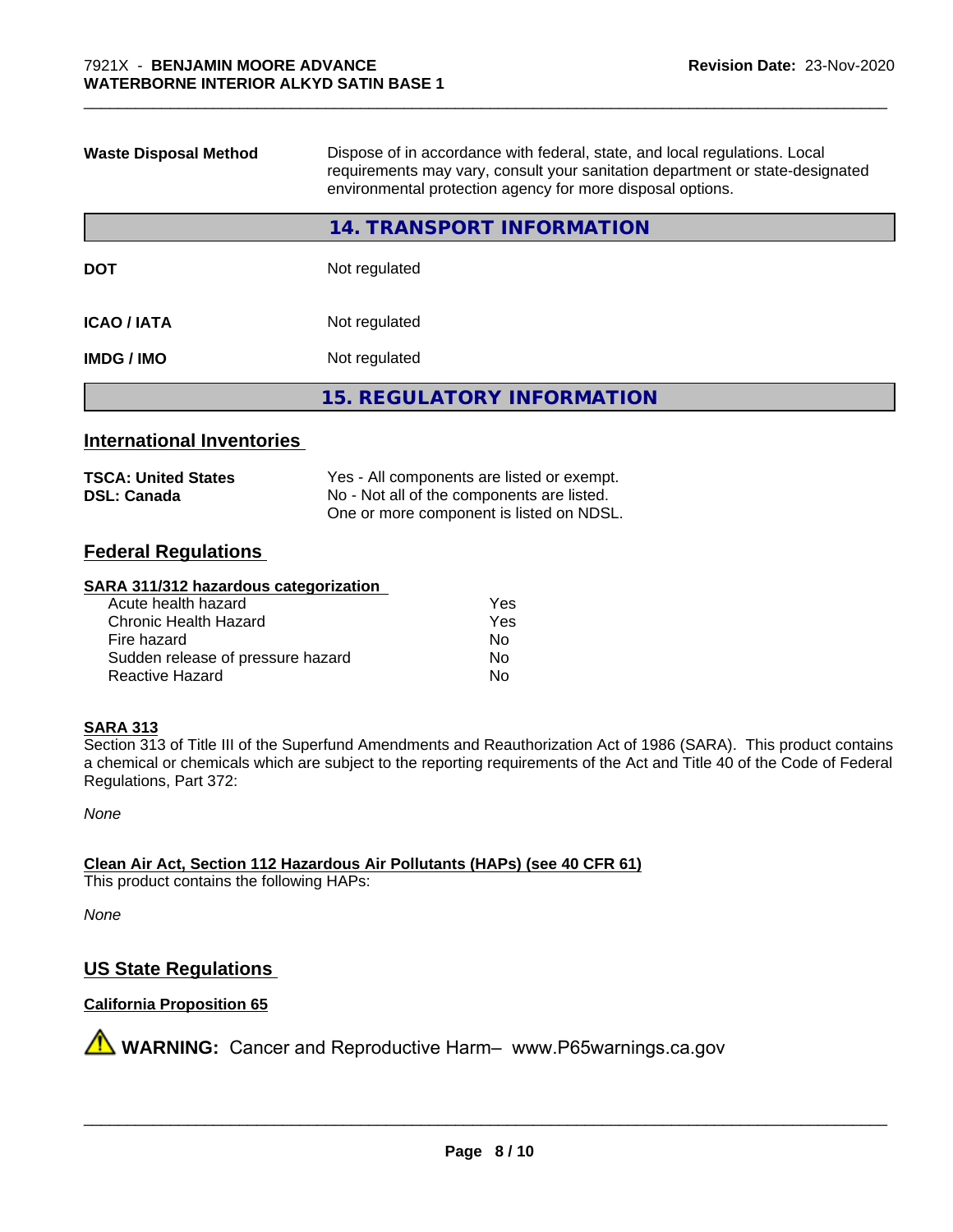#### **State Right-to-Know**

| $\sim$ and $\sim$<br>чань             | ш<br>uscus | Iarcav<br>Ne<br>-35 |  |
|---------------------------------------|------------|---------------------|--|
| --<br>dioxide<br>l itanium            |            |                     |  |
| Silica<br>יי ה<br>am<br>าor<br>rpnous |            |                     |  |

\_\_\_\_\_\_\_\_\_\_\_\_\_\_\_\_\_\_\_\_\_\_\_\_\_\_\_\_\_\_\_\_\_\_\_\_\_\_\_\_\_\_\_\_\_\_\_\_\_\_\_\_\_\_\_\_\_\_\_\_\_\_\_\_\_\_\_\_\_\_\_\_\_\_\_\_\_\_\_\_\_\_\_\_\_\_\_\_\_\_\_\_\_

#### **Legend**

X - Listed

| <b>16. OTHER INFORMATION</b>                                                                                                                                                                                |               |                                                                            |                      |                                                                                                                                               |
|-------------------------------------------------------------------------------------------------------------------------------------------------------------------------------------------------------------|---------------|----------------------------------------------------------------------------|----------------------|-----------------------------------------------------------------------------------------------------------------------------------------------|
| HMIS -                                                                                                                                                                                                      | Health: $2^*$ | <b>Flammability: 0</b>                                                     | <b>Reactivity: 0</b> | $PPE: -$                                                                                                                                      |
| <b>HMIS Legend</b><br>0 - Minimal Hazard<br>1 - Slight Hazard<br>2 - Moderate Hazard<br>3 - Serious Hazard<br>4 - Severe Hazard<br>* - Chronic Hazard<br>present under the actual normal conditions of use. |               | X - Consult your supervisor or S.O.P. for "Special" handling instructions. |                      | Note: The PPE rating has intentionally been left blank. Choose appropriate PPE that will protect employees from the hazards the material will |

*Caution: HMISÒ ratings are based on a 0-4 rating scale, with 0 representing minimal hazards or risks, and 4 representing significant hazards or risks. Although HMISÒ ratings are not required on MSDSs under 29 CFR 1910.1200, the preparer, has chosen to provide them. HMISÒ ratings are to be used only in conjunction with a fully implemented HMISÒ program by workers who have received appropriate HMISÒ training. HMISÒ is a registered trade and service mark of the NPCA. HMISÒ materials may be purchased exclusively from J. J. Keller (800) 327-6868.*

 **WARNING!** If you scrape, sand, or remove old paint, you may release lead dust. LEAD IS TOXIC. EXPOSURE TO LEAD DUST CAN CAUSE SERIOUS ILLNESS, SUCH AS BRAIN DAMAGE, ESPECIALLY IN CHILDREN. PREGNANT WOMEN SHOULD ALSO AVOID EXPOSURE.Wear a NIOSH approved respirator to control lead exposure. Clean up carefully with a HEPA vacuum and a wet mop. Before you start, find out how to protect yourself and your family by contacting the National Lead Information Hotline at 1-800-424-LEAD or log on to www.epa.gov/lead.

| <b>Prepared By</b>      | <b>Product Stewardship Department</b><br>Benjamin Moore & Co.<br>101 Paragon Drive<br>Montvale, NJ 07645<br>800-225-5554 |
|-------------------------|--------------------------------------------------------------------------------------------------------------------------|
| <b>Revision Date:</b>   | 23-Nov-2020                                                                                                              |
| <b>Revision Summary</b> | Not available                                                                                                            |

#### Disclaimer

The information contained herein is presented in good faith and believed to be accurate as of the effective date shown above. This information is furnished without warranty of any kind. Employers should use this information only as a **supplement to other information gathered by them and must make independent determination of suitability and** completeness of information from all sources to assure proper use of these materials and the safety and health of employees. Any use of this data and information must be determined by the user to be in accordance with applicable